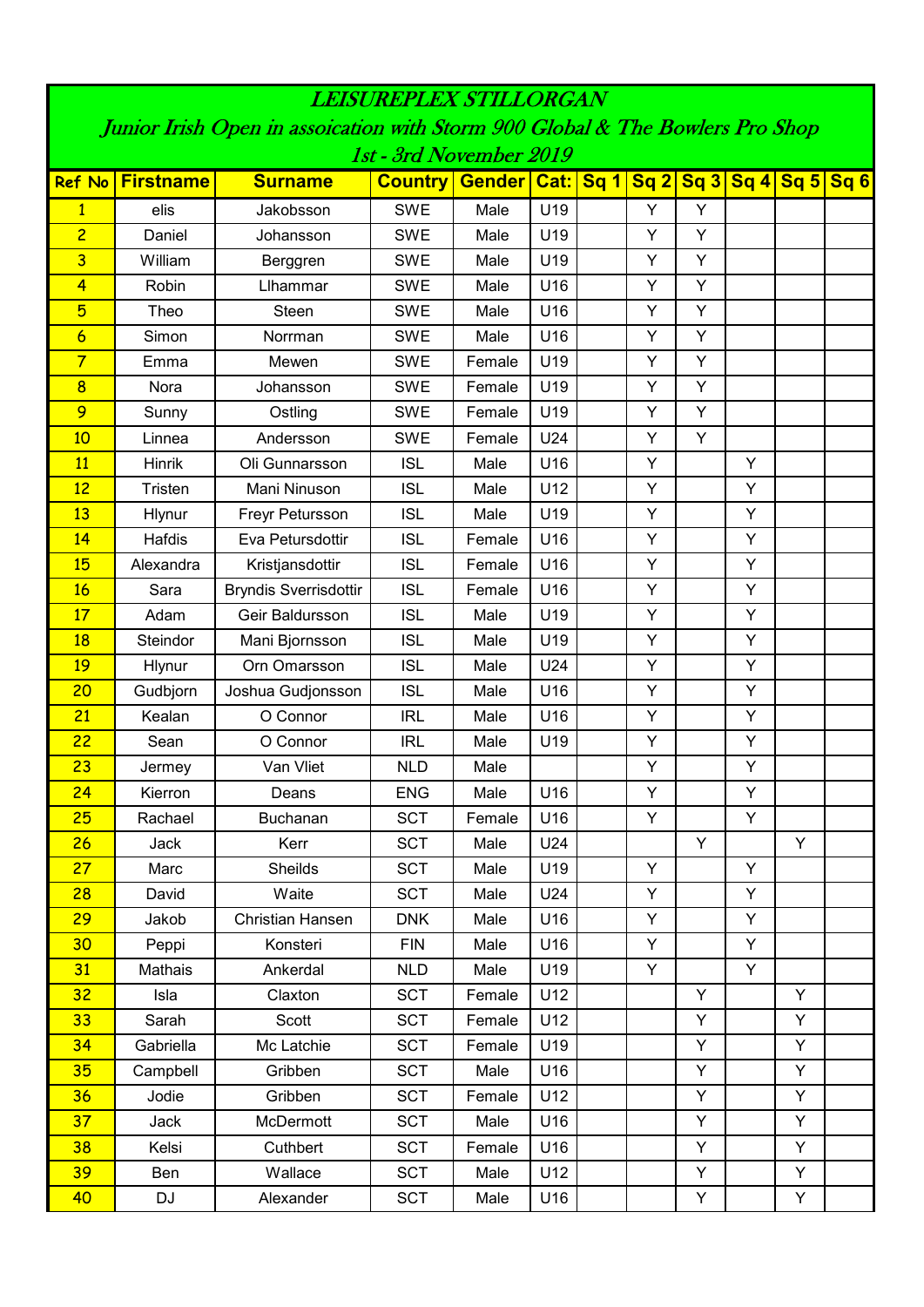| <i><b>LEKUREPLEX STILLORGAN</b></i>                                                                      |                  |                           |                                       |        |     |   |   |   |                          |   |   |  |
|----------------------------------------------------------------------------------------------------------|------------------|---------------------------|---------------------------------------|--------|-----|---|---|---|--------------------------|---|---|--|
| Junior Irish Open in assoication with Storm 900 Global & The Bowlers Pro Shop<br>1st - 3rd November 2019 |                  |                           |                                       |        |     |   |   |   |                          |   |   |  |
| <b>Ref No</b>                                                                                            | <b>Firstname</b> | <b>Surname</b>            | <b>Country   Gender   Cat:   Sq 1</b> |        |     |   |   |   | Sq 2 Sq 3 Sq 4 Sq 5 Sq 6 |   |   |  |
|                                                                                                          |                  |                           |                                       |        |     |   |   |   |                          |   |   |  |
| 41                                                                                                       | Jak              | Herbertson                | <b>SCT</b>                            | Male   | U24 |   |   | Y |                          | Υ |   |  |
| 42                                                                                                       | Darren           | Mc latchie                | <b>SCT</b>                            | Male   | U24 |   |   | Y |                          | Y |   |  |
| 43                                                                                                       | Helene           | Laerkegaard               | <b>DNK</b>                            | Female | U19 |   | Y |   | Υ                        |   |   |  |
| 44                                                                                                       | Shanna           | Petrine Holgaard          | <b>DNK</b>                            | Female | U16 | Y |   |   | Y                        |   |   |  |
| 45                                                                                                       | Euan             | Coote                     | <b>SCT</b>                            | Male   | U19 |   | Y |   | Y                        |   |   |  |
| 46                                                                                                       | Emma             | Lawlor                    | <b>IRL</b>                            | Female | U19 |   |   |   |                          | Y |   |  |
| 47                                                                                                       | Ciara            | Lawlor                    | <b>IRL</b>                            | Female | U16 |   |   |   |                          | Y |   |  |
| 48                                                                                                       | Ottilia          | Gunnarsson                | <b>SWE</b>                            | Female | U19 |   |   | Y | Υ                        |   |   |  |
| 49                                                                                                       | Eliaz            | Olsson                    | <b>SWE</b>                            | Male   | U19 |   |   | Y | Y                        |   |   |  |
| 50                                                                                                       | Hugo             | Nilsson                   | <b>SWE</b>                            | Male   | U19 |   |   | Y | Υ                        |   |   |  |
| 51                                                                                                       | Emil             | Nilsson                   | <b>SWE</b>                            | Male   | U16 |   |   | Y | Y                        |   |   |  |
| 52                                                                                                       | Cecilie          | J.M Dam                   | <b>DNK</b>                            | Female | U19 |   |   | Y |                          | Y |   |  |
| 53                                                                                                       | Jochem           | Van Sabben                | <b>NLD</b>                            | Male   | U24 |   |   | Y |                          | Y |   |  |
| 54                                                                                                       | Alex             | <b>Barnwell</b>           | <b>IRL</b>                            | Male   | U12 |   |   |   | Y                        | Y |   |  |
| 55                                                                                                       | Adam             | Martin                    | <b>ENG</b>                            | Male   | U24 |   | Y |   | Y                        |   |   |  |
| 56                                                                                                       | Ashleigh         | Gill                      | <b>SCT</b>                            | Female | U24 | Y |   | Y |                          |   |   |  |
| 57                                                                                                       | Andrew           | Grant                     | <b>IRL</b>                            | Male   | U16 |   | Y |   |                          | Υ |   |  |
| 58                                                                                                       | Laura            | Grant                     | <b>IRL</b>                            | Female | U12 |   | Y |   |                          | Y |   |  |
| 59                                                                                                       | Anna             | Djursing                  | <b>DNK</b>                            | Female | U19 |   |   | Y | Y                        |   |   |  |
| 60                                                                                                       | Abby             | McKeever                  | <b>IRL</b>                            | Female | U16 |   | Y |   | Y                        |   |   |  |
| 61                                                                                                       | Louise           | <b>Gerschanow Nilesen</b> | <b>DNK</b>                            | Female | U19 |   | Y |   | Υ                        |   |   |  |
| 62                                                                                                       | Amber            | Colton                    | <b>IRL</b>                            | Female | U12 |   |   | Y |                          |   |   |  |
| 63                                                                                                       | Faye             | Colton                    | <b>IRL</b>                            | Female | U12 |   |   | Y |                          |   |   |  |
| <u>64</u>                                                                                                | Chloe            | Colton                    | <b>IRL</b>                            | Female | U24 |   |   | Y |                          | Y |   |  |
| 65                                                                                                       | Aoife            | Lawlor                    | <b>IRL</b>                            | Female | U19 |   | Y |   |                          | Y |   |  |
| 66                                                                                                       | Anna             | Farron0                   | <b>IRL</b>                            | Female | U16 |   |   | Y |                          | Y |   |  |
| 67                                                                                                       | Casper           | Macleod                   | <b>ENG</b>                            | Male   | U19 |   |   |   | Y                        | Y |   |  |
| 68                                                                                                       | Lynsey           | Garrick                   | <b>SCT</b>                            | Female | U24 |   |   | Y |                          | Y |   |  |
| 69                                                                                                       | Skye             | <b>Byrne</b>              | <b>IRL</b>                            | Female | U19 |   | Y |   | Υ                        |   |   |  |
| 70                                                                                                       | Nicolas          | Carter                    | <b>DNK</b>                            | Male   | U16 |   | Y |   | Y                        |   |   |  |
| 71                                                                                                       | Dylan            | Gueurds                   | <b>NLD</b>                            | Male   | U24 |   |   | Y |                          | Y |   |  |
| 72                                                                                                       | Milan            | Scheffer                  | <b>NLD</b>                            | Male   | U16 | Y |   |   | Y                        |   |   |  |
| 73                                                                                                       | Jack             | <b>Bruton</b>             | <b>IRL</b>                            | Male   | U19 |   |   |   |                          | Y | Y |  |
| 74                                                                                                       | Sarah            | Munch Jensen              | <b>DNK</b>                            | Female | U16 |   | Y | Y |                          |   |   |  |
| 75                                                                                                       | Lorcan           | <b>Staines</b>            | <b>IRL</b>                            | Male   | U24 |   | Y | Y |                          |   |   |  |
| 76                                                                                                       | Sean             | <b>Staines</b>            | <b>IRL</b>                            | Male   | U16 |   | Y | Y |                          |   |   |  |
| 77                                                                                                       | Colum            | <b>Staines</b>            | <b>IRL</b>                            | Male   | U12 |   |   | Y |                          |   |   |  |
| 78                                                                                                       | Chris            | T Nairne                  | <b>SCT</b>                            | Male   | U19 |   |   | Y |                          |   | Y |  |
| 79                                                                                                       | Matthew          | Crossan                   | <b>SCT</b>                            | Male   | U19 |   |   | Y |                          |   | Y |  |
| 80                                                                                                       | Daniel           | Addison                   | <b>SCT</b>                            | Male   | U19 |   |   | Y |                          |   | Y |  |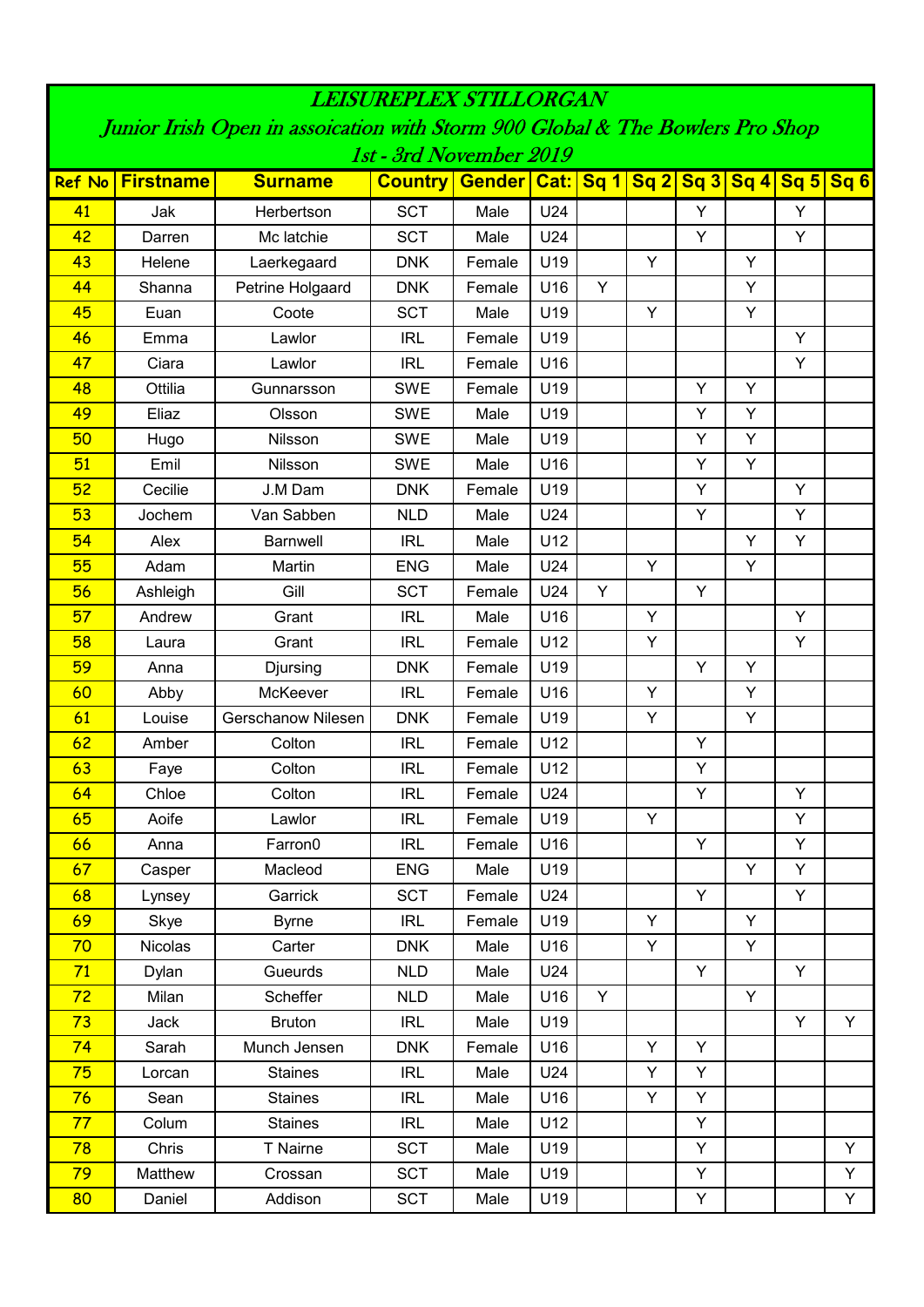| <i><b>LEKUREPLEX STILLORGAN</b></i>                                                                      |                  |                        |                |                         |     |   |   |   |   |                 |                 |  |
|----------------------------------------------------------------------------------------------------------|------------------|------------------------|----------------|-------------------------|-----|---|---|---|---|-----------------|-----------------|--|
| Junior Irish Open in assoication with Storm 900 Global & The Bowlers Pro Shop<br>1st - 3rd November 2019 |                  |                        |                |                         |     |   |   |   |   |                 |                 |  |
|                                                                                                          |                  |                        |                |                         |     |   |   |   |   |                 |                 |  |
| <b>Ref No</b>                                                                                            | <b>Firstname</b> | <b>Surname</b>         | <b>Country</b> | <b>Gender Cat: Sq 1</b> |     |   |   |   |   | Sq2 Sq3 Sq4 Sq5 | Sq <sub>6</sub> |  |
| 81                                                                                                       | Amy              | Addison                | <b>SCT</b>     | Female                  | U16 |   |   | Y |   |                 | Y               |  |
| 82                                                                                                       | Jason            | Smith                  | <b>SCT</b>     | Male                    | U19 |   |   | Y |   |                 | Y               |  |
| 83                                                                                                       | Shayne           | Smith                  | <b>SCT</b>     | Male                    | U12 |   |   | Y |   |                 | Y               |  |
| 84                                                                                                       | Conor            | Fetherston             | <b>IRL</b>     | Male                    | U19 |   |   |   | Y |                 | Y               |  |
| 85                                                                                                       | Dylan            | Mc Keown               | <b>IRL</b>     | Male                    | U16 |   |   |   |   | Y               | Y               |  |
| 86                                                                                                       | Finn             | Mc Keown               | <b>IRL</b>     | Male                    | U12 |   |   |   |   | Υ               | Y               |  |
| 87                                                                                                       | Axelle           | Verwimp                | <b>BEL</b>     | Female                  | U16 |   | Y |   |   | Y               |                 |  |
| 88                                                                                                       | Yoshi            | Meyelemans             | <b>BEL</b>     | Male                    | U19 |   | Y |   |   | Υ               |                 |  |
| 89                                                                                                       | <b>Marcus</b>    | <b>Fischer Nielsen</b> | <b>DNK</b>     | Male                    | U19 | Y |   |   | Y |                 |                 |  |
| 90                                                                                                       | Taylor           | Williams               | <b>IRL</b>     | Male                    | U16 | Y |   |   | Υ |                 |                 |  |
| 91                                                                                                       | Philip           | Gruppetta              |                | Male                    | U24 | Υ |   |   |   |                 | Y               |  |
| 92                                                                                                       | Kayden           | Lagana                 | <b>MLT</b>     | Male                    | U12 | Y |   |   |   | Y               |                 |  |
| 93                                                                                                       | Jon              | Frear-Binns            | <b>ENG</b>     | Male                    | U16 | Y |   |   |   |                 | Y               |  |
| 94                                                                                                       | Leah             | Frear-Binns            | <b>ENG</b>     | Female                  | U16 | Y |   |   |   |                 | Y               |  |
| 95                                                                                                       | Thomas           | Gardarson              | <b>ISL</b>     | Male                    | U16 | Υ |   |   |   |                 | Y               |  |
| 96                                                                                                       | Hlynur           | Helgi-Atlason          | <b>ISL</b>     | Male                    | U16 | Y |   |   |   |                 | Y               |  |
| 97                                                                                                       | Amandine         | Richard                | <b>FRA</b>     | Female                  | U24 |   |   |   | Y |                 | Y               |  |
| 98                                                                                                       | Mariah           | <b>Bautista</b>        | <b>IRL</b>     | Female                  | U16 | Y |   |   |   |                 |                 |  |
| 99                                                                                                       | Anton            | Petersen               | <b>DNK</b>     | Male                    | U16 |   |   |   | Y | Y               |                 |  |
| 100                                                                                                      | Robbie           | <b>Bowden</b>          | <b>ENG</b>     | Male                    | U19 | Y |   |   | Y |                 |                 |  |
| 101                                                                                                      | Saanvi           | Lingam                 |                | Female                  | U12 |   |   |   | Υ |                 |                 |  |
| 102                                                                                                      | <b>RJ</b>        | Sagun                  | <b>IRL</b>     | male                    | U12 |   | Y |   |   |                 |                 |  |
| 103                                                                                                      | Mark             | <b>Bautista</b>        | <b>IRL</b>     | Male                    | U12 | Y |   |   |   |                 |                 |  |
| <u>104</u>                                                                                               | Sandra           | G.Nielsen              | <b>DNK</b>     | Female                  | U24 |   |   |   | Y |                 | Y               |  |
| 105                                                                                                      | Kim              | Ter Bruggen            | <b>NLD</b>     | Female                  | U19 | Y |   |   | Y |                 |                 |  |
| 106                                                                                                      | Vincent          | Vluggen                | <b>NLD</b>     | Male                    | U19 | Y |   |   | Y |                 |                 |  |
| 107                                                                                                      | Mark             | Dunne                  | <b>IRL</b>     | Male                    | U19 |   |   | Y |   | Y               |                 |  |
| 108                                                                                                      | Hannah           | Masterson              | <b>IRL</b>     | Female                  | U16 |   |   |   |   | Y               | Y               |  |
| 109                                                                                                      | Lotte            | Liv Jensen             | <b>DNK</b>     | Female                  | U16 | Y |   |   |   | Y               |                 |  |
| 110                                                                                                      | Line             | Mia Jensen             | <b>DNK</b>     | Female                  | U24 | Y |   |   |   | Y               |                 |  |
| <b>111</b>                                                                                               | Lukas            | Martinsson             | <b>SWE</b>     | Male                    | U12 | Y |   |   |   |                 | Y               |  |
| 112                                                                                                      | Jonathan         | Martinsson             | <b>SWE</b>     | Male                    | U24 | Y |   |   |   |                 | Y               |  |
| 113                                                                                                      | Ben              | Marston                | <b>ENG</b>     | Male                    | U16 |   |   | Y |   |                 | Y               |  |
| 114                                                                                                      | Cecilie          | Kaehne Pedersen        | <b>DNK</b>     | Female                  | U24 | Y |   |   |   |                 | Y               |  |
| 115                                                                                                      | Amalie           | Kaehne Pedersen        | <b>DNK</b>     | Female                  | U16 | Y |   |   |   |                 | Y               |  |
| 116                                                                                                      | Hanne B          | <b>B.Antonsen</b>      | <b>DNK</b>     | Female                  | U16 |   |   | Y |   | Y               |                 |  |
| 117                                                                                                      | Kenzo            | <b>Bogaerts</b>        | <b>BEL</b>     | Male                    | U24 | Y |   |   |   |                 | Y               |  |
| <b>118</b>                                                                                               | Clement          | Bernard                | <b>BEL</b>     | Male                    | U19 | Y |   |   |   |                 | Y               |  |
| <b>119</b>                                                                                               | Camilla          | Aronkvist              | <b>DNK</b>     | Female                  | U19 |   |   | Y |   | Y               |                 |  |
| 120                                                                                                      | Sean             | Fagan                  | IRL            | Male                    | U19 | Y |   |   |   | Υ               |                 |  |